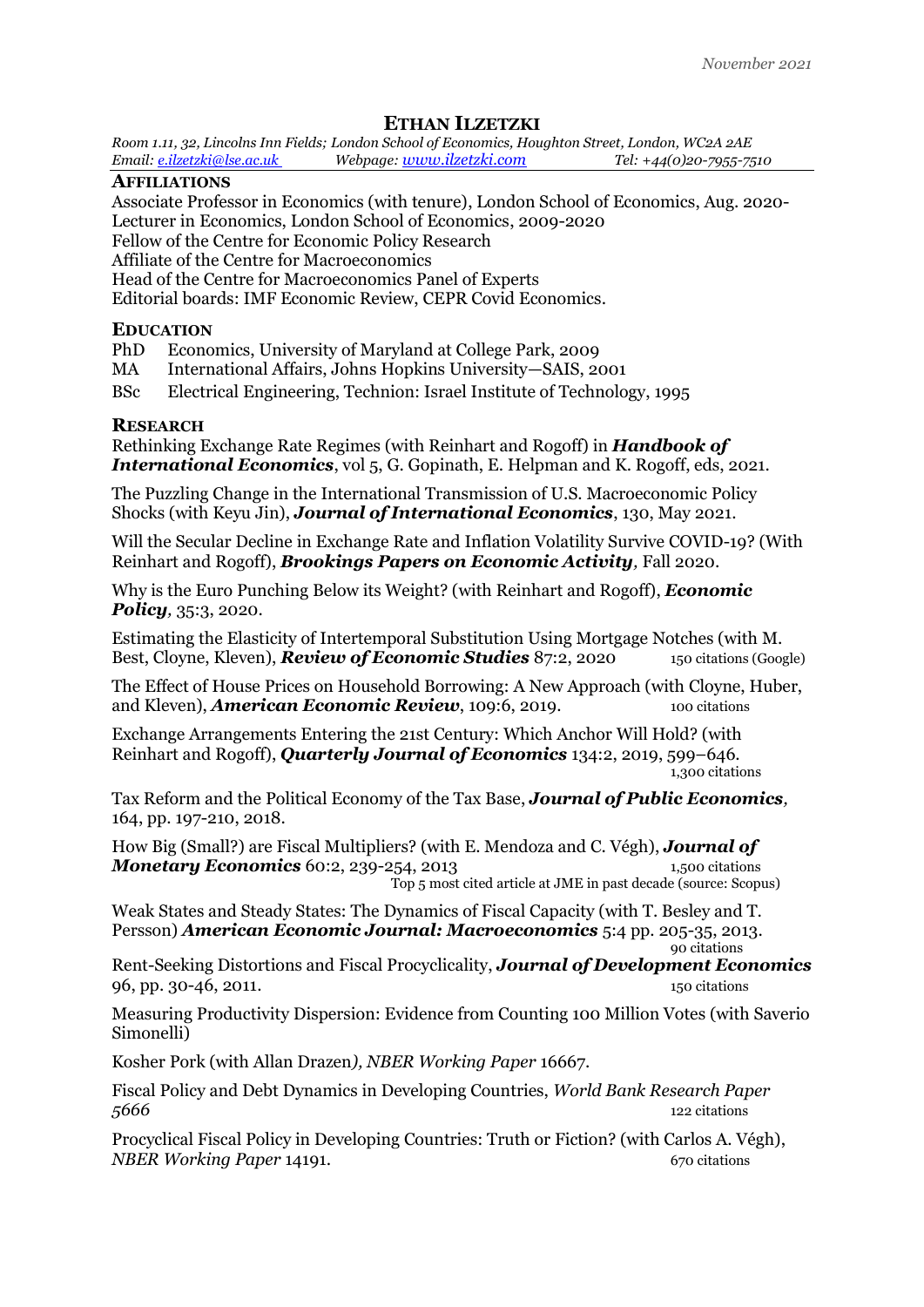### **CITATION COUNT**

Scopus: 500; Web of Science: 450; Google Scholar: 4,250. IDEAS/REPEC citation rankings: [Top 100 young economists](https://ideas.repec.org/top/top.young.html) (15 years or less).

### **PRESS MENTIONS AND POPULAR WRITINGS** See<https://www.ilzetzki.com/media>

### **PUBLISHED DISCUSSIONS AND REVIEW ARTICLES**

Review: Razin, Assaf, and Ephraim Sadka, "Migration and the Welfare State: Why is America different from Europe?" *Israel Economic Review* 14(1), pp. 133-137.

Discussion: Eichengreen, Barry and Ugo Panizza "A Surplus of Ambition," *Economic Policy.*  31, pp. 5-49, 2016

Discussion: Whelan, Karl, "TARGET2 and central bank balance sheets," *Economic Policy.*  29, pp. 79-137, 2014

Discussion: Battistini, Niccolò, Marco Pagano and Saverio Simonelli, "Systemic Risk, Sovereign Yields and Bank Exposures in the Euro Crisis," *Economic Policy.* 29*,* pp. 205-241, 2014

# **TEACHING EXPERIENCE**

| <b>LSE</b> (current) | Political Economy: 2 <sup>nd</sup> year PhD course    |                    |
|----------------------|-------------------------------------------------------|--------------------|
|                      | Macroeconomics: 1 <sup>st</sup> year PhD course       | Reviews: $4.8/5.0$ |
|                      | Macro for Public Policy (+Executive MPA)              | Reviews: $4.4/5.0$ |
|                      | <b>Economics for Public Policy</b>                    | Reviews: $4.4/5.0$ |
| $LSE$ (past)         | Macroeconomics: 2 <sup>nd</sup> year Phd course       |                    |
|                      | Political Economy for MSc students                    |                    |
|                      | Advanced Topics in Economics (undergraduate)          |                    |
|                      | Advanced econometrics (Summer School)                 |                    |
|                      | Topics in econometrics (Summer School)                |                    |
| Columbia             | Senior Seminar on Fiscal Policy and the Macro-economy |                    |
| <b>Maryland</b>      | American Economic History before the Civil War        |                    |
| Chulalongkorn        | <b>International Finance</b>                          |                    |
|                      | Macroeconomics I                                      |                    |
|                      | <b>Economics of International Trade</b>               |                    |

### **PHD STUDENTS**

Christoph Ungerer (Fed Board), Luca Metelli (Bank of Italy), Sevim Kosem (Bank of England).

### **PROFESSIONAL AND DEPARTMENTAL SERVICE**

- Editorial board: IMF Economic Review 2021-
- Departmental strategy committee, 2020-
- Editorial board: CEPR Covid Economics online journal 2020-
- Head of the Centre for Macroeconomics survey panel panel of UK/EU experts 2020-.
- PhD Admissions 2011-14, 2018-21. Chair 2013-4.
- Representative on LSE Investment Sub-Committee, 2018-
- Participant in FT annual survey of top UK economists 2016-
- Program committees: ECFIN DG's Annual Research Conference, Academic head, 2015; EEA Annual Congress, 2012-4, 2016-7; Econometric Society European Meeting, 2012-4, 2016-17; IAAE Annual Conference, 2016; Royal Economic Society Annual Conference: Deputy Chair, 2014 Committee Member, 2012-3.
- Workgroup on Equality, Diversity and Inclusivity 2016-17
- Junior Recruitment committee 2012-3 and 14-15.
- London Business School, external examiner, 2014-7
- Economic Policy Journal, editorial panel, 2013-5